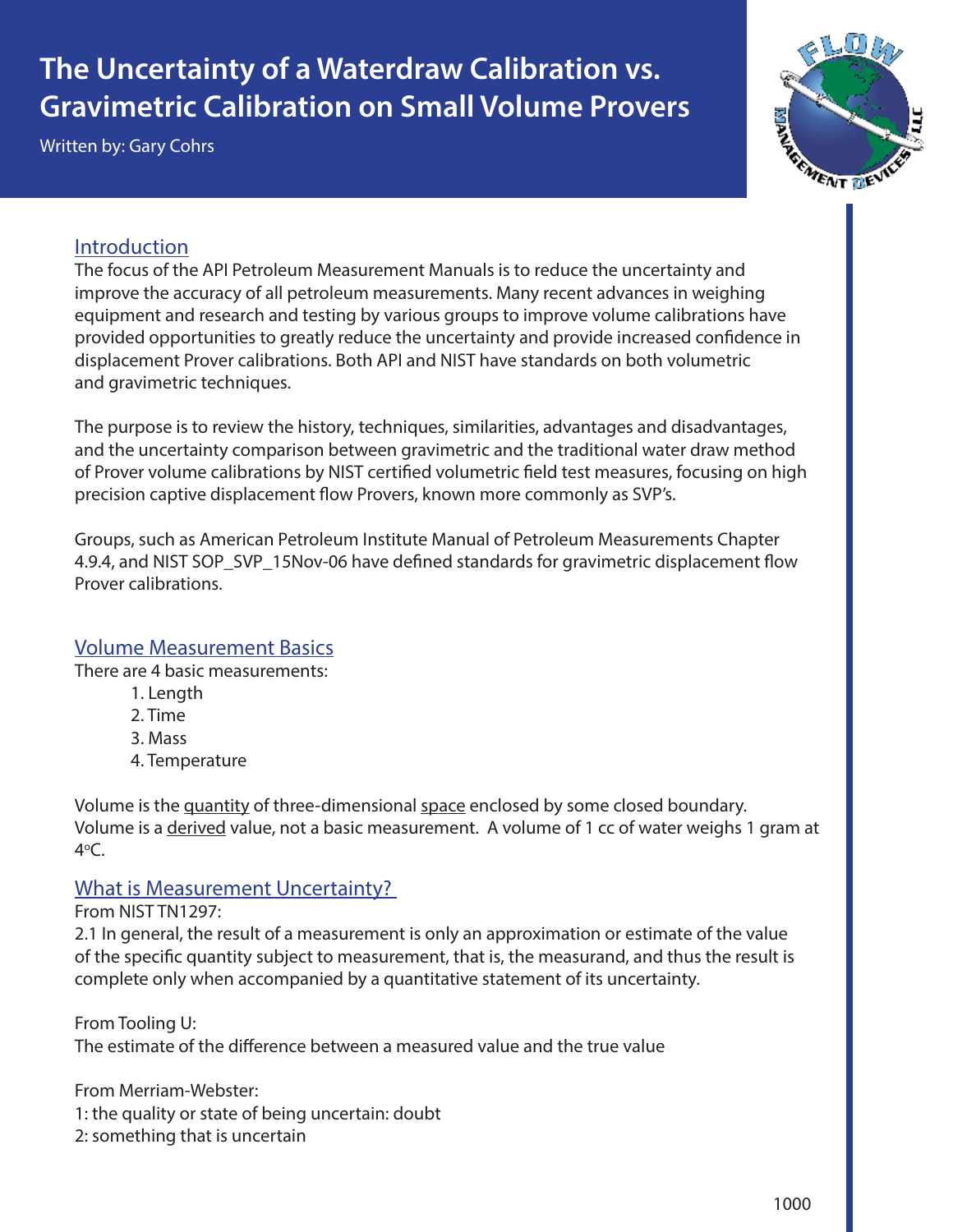# A Brief History of Gravimetric Prover Caibration

Until recently, most displacement Prover volume calibrations in the petroleum industry have been performed by the water draw method using field standard volumetric test measures. With the advent of new high resolution electronic weigh scales, newly defined gravimetric calibration procedures, gravimetric displacement Prover calibrations, especially on SVP's have become common in the industry.

Some of the first commercially manufactured laboratory flow meter calibrators were time/weigh stands manufactured by Cox Instrument Company. These calibration stands contained a reservoir of calibration fluid; a pump, a test section for flow meter installation, and another reservoir with a weighing system using a beam balance weigh scales. They were the standard of the US Government and independent laboratories dating back to the 1950's.

In the 1960's, Ed Francisco, who was the father of the double chronometry technique for pulse interpolation and the flow-through piston, designed and manufactured small volume positive displacement Provers for the rocket industry. Ed calibrated the volumes by displacing the fluid into a container on a high precision beam balance weigh scale. The fluid used by Francisco at his company Flow Technology was Mil-Spec stoddard solvent, which had a known density. In the 1960's Flow Technology developed the first small volume flow Provers for the petroleum industry, and used the same gravimetric technique for the SVP flow Provers. Ed believed it was a far more precise calibration technique than using volumetric containers for calibration.

# Comparing Volumetric and Gravimetric Calibration Techniques:

The primary difference between the conventional water draw method and the gravimetric method for flow Prover calibration is that field standard test measures are replaced with a weighing system (weigh scale and container).



Preparation of the Prover in both cases is identical. Conducting the calibration runs is nearly identical in both cases. Gathering and recording the required data to calculate the base volumes of displacement and tank Provers is nearly identical for the volumetric method and gravimetric methods. Calculations are identical for correcting the Prover volume for pressure and temperature in both techniques.

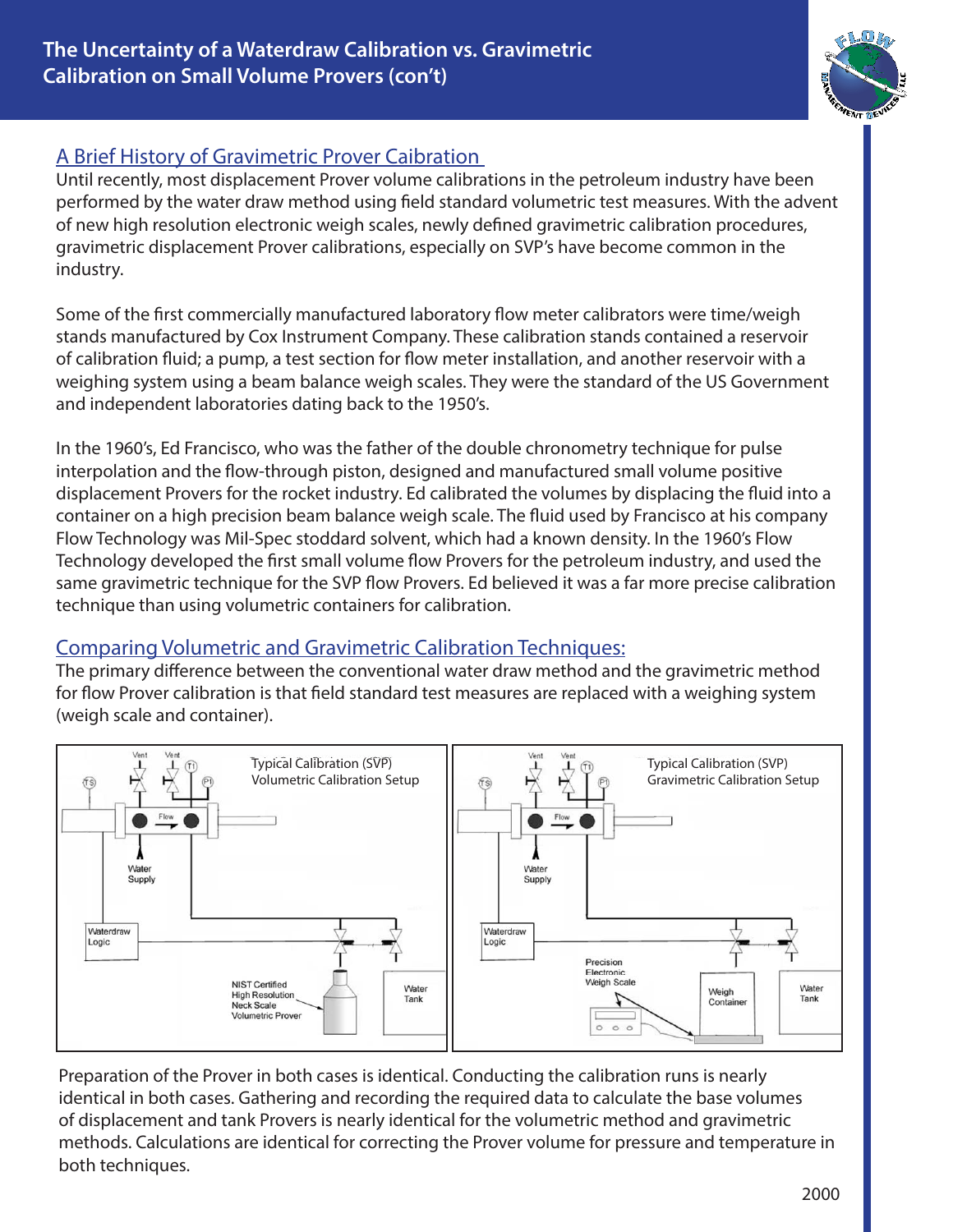

Obviously, to be stressed is the importance of proper cleaning of the Prover prior to the calibration process.Contamination can pollute the calibration water and cause serious errors in the calibration results in either volumetric or gravimetric procedures.

Water quality is extremely important. Clean, potable water is required for volumetric water draws. Either deionized or distilled water is highly recommended for gravimetric water draws. Dissolved mineral salts (hardness) affect water density, and can cause errors in the calibration by up to nearly 0.05% if uncompensated. Per API 4.9.4, it is necessary to check the water conductivity using a properly calibrated water conductivity meter.

If, in some circumstances, where distilled water or deionized water is not available or available in the required quantities, clean, potable water may be used. In those cases, the water density must be compensated for by using the conductivity reading from the conductivity meter by using the correction formula from API 4.9.4.

Differences between Volumetric and Gravimetric flow Prover calibrations:

#### **Volumetric Technique:**

- Volumetric test measures must be leveled and wetted (wetting of the container is not necessary for gravimetric draws)
- Volumetric test measures should be read by the same person in order to assure consistency - not necessary for a weigh scale reading, as it is digital (digital readings eliminate analog errors of visually reading the sight glass scale)
- Volumetric test measure must be drained for a required amount of time for the same residual water in the can the same as when calibrated (Not necessary for draining of catch container in gravimetric draws, as taring of weigh scale after draining zeroes out any residual water.
- Water temperature in the volume test measure must be carefully and properly read for proper water volume and can corrections. (Not necessary for gravimetric) the mass of the water is not affected by the temperature)

#### **Gravimetric Technique:**

 Air density must be known for the buoyancy effects on gravimetric calculations. (API 4.9.4 uses altitude of the location where the draw is performed. This method used is taken from API 14.6 densitometers) Not necessary to know the altitude closer than 50'

 - Gravimetric calibrations must have a draft-free location for the weigh scale, as air currents can affect the weigh scale readings due to the extreme sensitivity of the high precision weigh scales used for flow Prover calibrations. Uncertainty of the weigh scales is dependent on the scale capacity. Higher capacity precision weigh scales suitable for prover calibrations can have uncertainties of 1-2 grams, and lower capacity weigh scales have uncertainties of 0.1 grams of less. Weigh scales also have linearity uncertainties, but linearity uncertainties are greatly minimized by calibrating the scales to near the weight of the water for the specific Prover volume. This calibration of the scales is defined in API 4.9.4.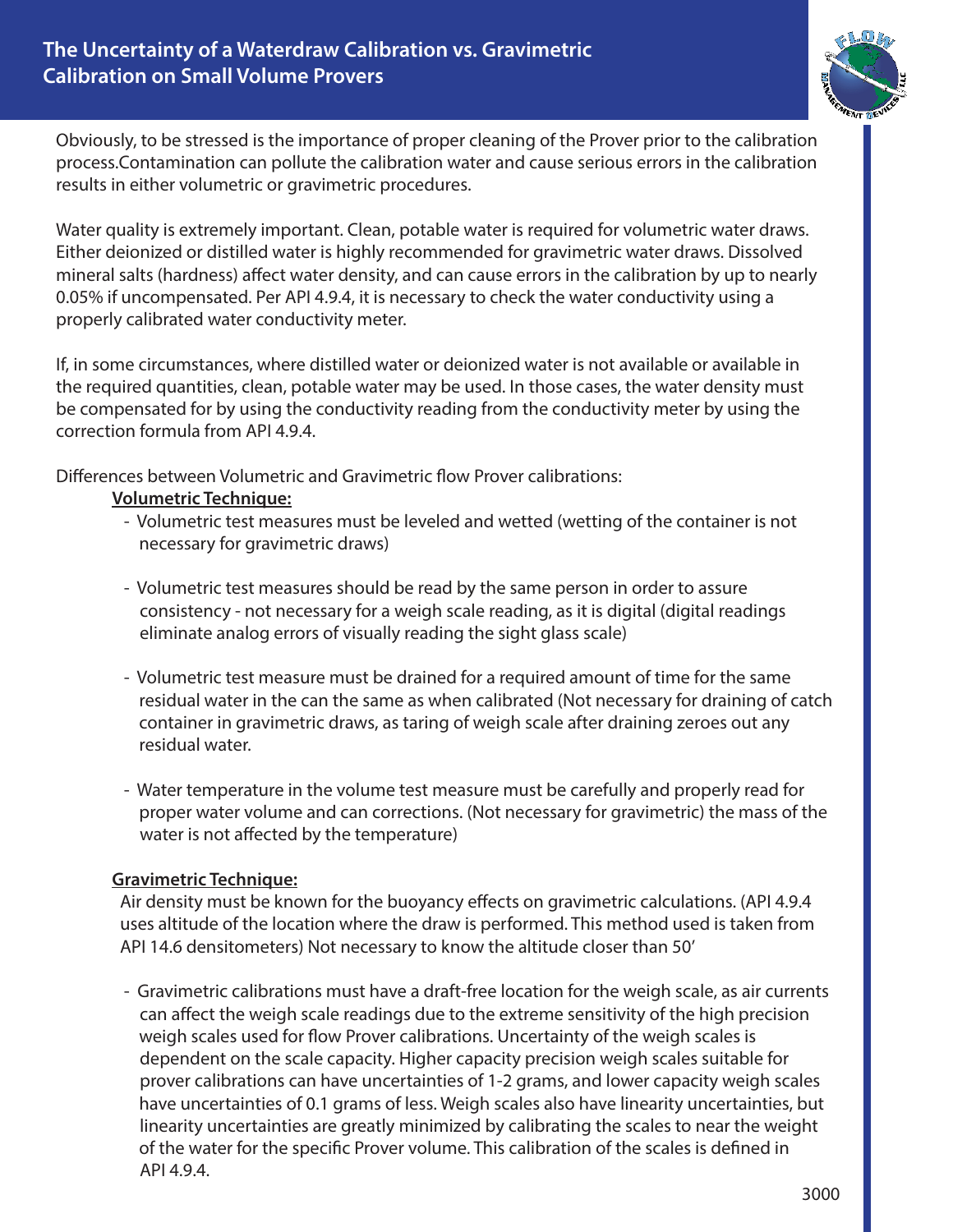

 - Weigh Scales must be leveled and calibrated using certified test weights for every Prover calibration

#### Gravimetric Flow Prover Dispensed Volume Calculations

This discussion will only cover the calculations for distilled or deionized water (recommended for API, and required per the NIST standards), with a conductivity of less than 50 microSiemens. API 4.9.4 contains a calculation to correct clean potable water to the proper density where there is not an available source of pure water. The procedure for calculating the Base Prover Volume from the data obtained by the calibration is calculated as follows:

Mass = Apparent mass x Air buoyancy correction where:

 $M_w$  = Mass of water, in grams

 $A_{MW}$  = Apparent mass of water in grams

 $C_{\text{BW}}$  = Correction for air buoyancy on weighing

$$
\textsf{C}_{\textsf{BW}}=\left[\frac{1-\left(0.0012\,/\,\rho_{\textit{\tiny TW}_r}\right)}{1-\left(0.0012\,/\,\rho_{\textit{\tiny TW}_f}\right)}\right]\left[\frac{1-\left(\rho_{\textit{\tiny A}}\,/\,\rho_{\textit{\tiny TW}_f}\right)}{1-\left(\rho_{\textit{\tiny A}}\,/\,\rho_{\textit{\tiny Ftp}}\right)}\right]
$$

where:

 $C_{\text{rw}}$  = Correction for air buoyancy on weighting

 $\rho_{\text{A}}$  = Density of dry air, in grams/cc

 $\rho_{\text{TW}}$  = Density of reference test weights, in grams/cc

 $\rho_{\text{TWf}}$  = Density of field test weights, in grams/cc

 $\rho_{Ftp}$  = Density of fluid at test temperature and test pressure, in grams/cc<br>Calculation of air density per API 14.6 (USC units)

Calculation of air density per API 14.6 (USC units)<br>ρ<sub>A</sub> = 0.0012 [1 – 0.032*h /* 1000)] [520 / (Τ<sub>f</sub> + 460)]

Determination of Dispensed Volume at test temperature and atmospheric pressure in the Container

The volume of water in the container at the test temperature and atmospheric pressure shall be calculated as follows:

$$
DV_w = M_w / W\rho
$$

where:<br>  $DV_w = Nw / VP_{tp}$ <br>  $DV_w = Dispensed volume of water, in milliliters (ml)$ <br>  $M_w = Mass of water, in grams$  $W_{\rho_{tp}}^{\nu}$  = Density of water at test temperature and atmospheric pressure, in grams/cc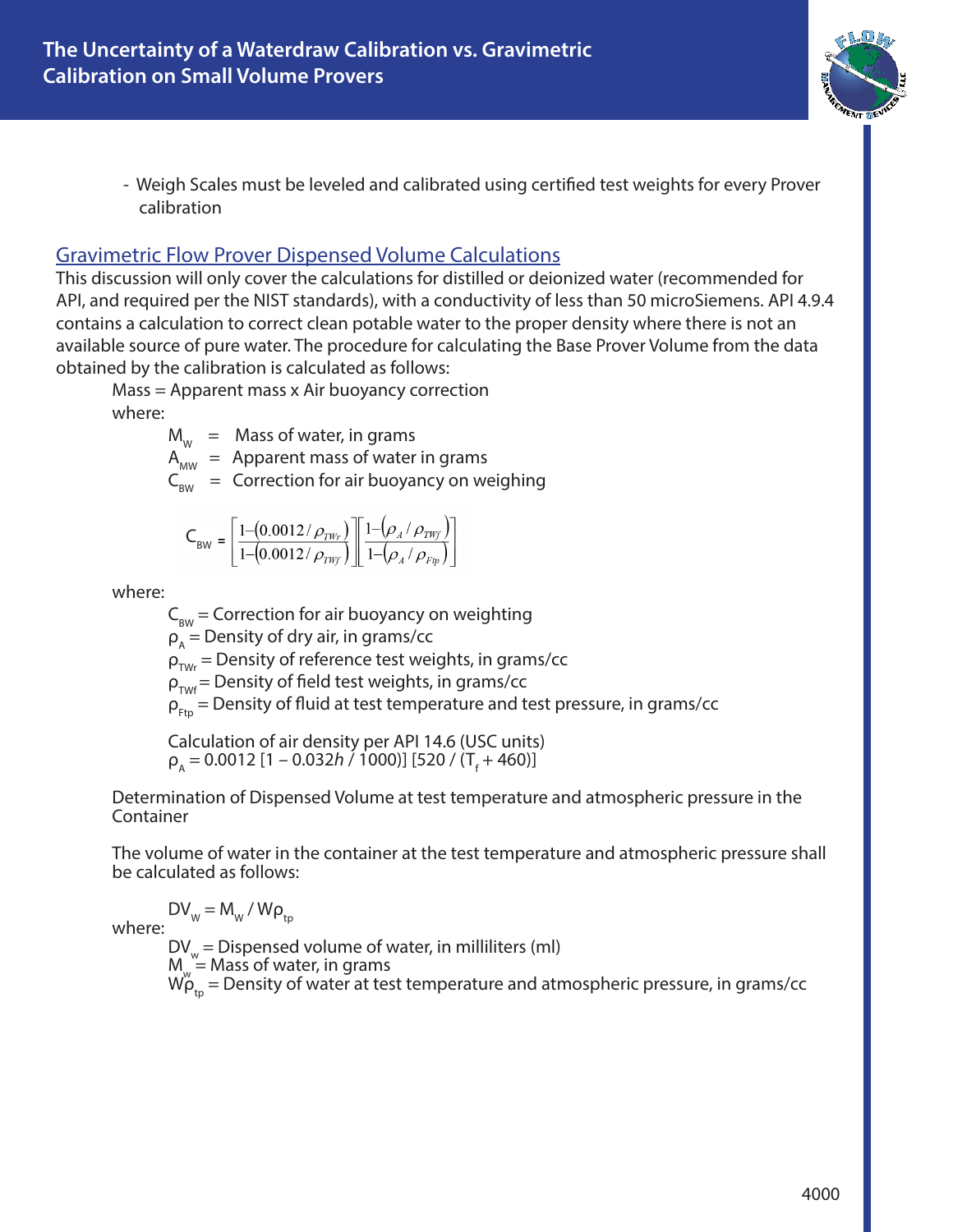

Volumetric Field Test Measure to Prover Corrections

 $VCF = [1 + (Tam - Std. Temp) (a)] \rho ms \div [1 + (Tp - Std. Temp) (b)] \rho wp$ where:

 Tam = average temperature in the volumetric test measure Tp = temperature in the Prover under calibration a = cubical coefficient of expansion of the volumetric test measure b = cubical coefficient of expansion of the Prover under calibration ρms = water density in the volumetric test measure from the Patterson Morris equation ρwp = Water density in the Prover under calibration from the Patterson Morris equation

## Comparing Volumetric and Gravimetric Calibration Uncertainties

For this analysis in the simplest terms, we will compare the uncertainty comparison of only the volumetric test measure vs. the uncertainty of the Prover dispensed volume calibrated by the gravimetric method. In an effort to limit the size of this paper, only 2 sizes of SVP's will be analyzed. A larger 75 gallon and a smaller 5 gallon SVP are used for this analysis. This analysis on the gravimetric are performed using the square root of the sum of the squares of the uncertainties, since all uncertainty related to gravimetric draws are random uncertainties.

The uncertainty of the volumetric test measures used in this analysis is based on an average of a group of NIST certified volume containers provided by NIST. Uncertainty of the example test measures is from the NIST. These containers have been calibrated and uncertainties evaluated by the NIST using SOP-14. These uncertainties are on the can certificates. Per NIST SP 250-72 in description of service, states that typical uncertainties for neck scale Provers, (the field test measure type typically used for calibration of flow Provers) uncertainties range from +/- 0.3% for a 1 gallon can to +/- 0.01% uncertainties for cans of 100 gallons and larger.

The greatest factor for greater uncertainties in smaller test measures versus larger sizes is due to the ratio of the volume of the can to the surface area being less favorable. The above uncertainties are only the uncertainties of the volumetric can certification, and do not include additional uncertainties that must be considered by the customer during subsequent use of the field standard test measures used as a working standard.

Identification of uncertainties during use of the field standard test measures as working standards:

- 1. Neck scale reading uncertainties
- 2. Drain uncertainties due to either improper drain times or temperature of use being different than the temperature the test measure was calibrated causing a difference in viscosity of the water. (Per NIST SP250-72, the error for a difference in volume due to viscosity from a temperature change from 15 $\degree$  C to 22 $\degree$ C is a average of 0.02% for a 100 gallon test measure and up to 0.05% for a 5 gallon test measure.)
- 3. Possible damage to test measure after calibration
- 4. Cleanliness of the can (scale, rust, or oily films)
- 5. Poor leveling of the can
- 6. Incorrect relationship between neck scale increments and neck diameter
- 7. Temperature measurement error
- 8. Temperature stratification when the air temperature is significantly different than the water temperature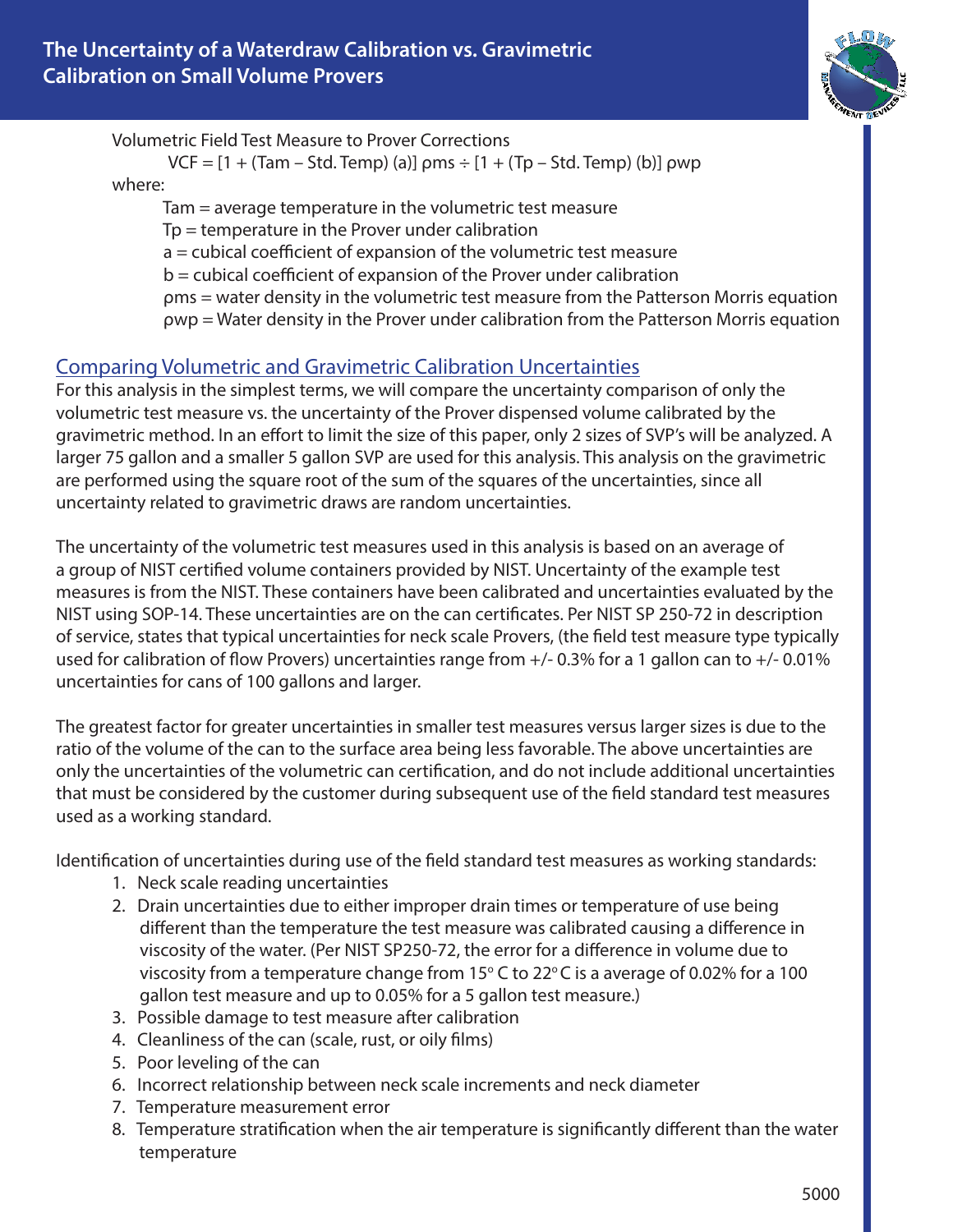

For a more complete identification and explanation of gravimetric uncertainties of volumetric Provers, see the appropriate section of NIST SP 250-72.

Identification of the magnitude of uncertainties in determining a volume gravimetrically for the following analysis and comparison with uncertainty of a volume determined by NIST certified test measure.

Uncertainty of test weights from certification:

- 25 KG ASTM Class 1 test weights (25,000 grams) with 12 mg uncertainty  $= +/-0.00005\%$
- Uncertainty of scale reading: = (percentage of error based on weight measured and weigh scale uncertainty)
- Uncertainty of distilled or deionized water assuming 0.1° F uncertainty =  $+/-$  0.0018%
- Uncertainty of air density assuming a ten (10) foot altitude uncertainty with an effect of 0.0012: = +/- 0.00004%

Air density is measured using dry air density corrected for altitude per API 4.9.4 and API 14.6 Weigh scale linearity errors assumed to be insignificant if scales are calibrated at near the weight of water draw.

**Uncertainty comparison between volumetric and gravimetric calibration on a 75 gallon SVP** This comparison uses a 3,000 Kg weigh scale with an uncertainty of +/- 1 gram. Because of the size of this unit, 2 dispenses were performed since the total weight of water and container exceeded the scale capacity. 6 each 25 Kg test weights each with an uncertainty of +/- 0.00005% were used to calibrate the scales at near target weight.

| 1. Uncertainty of 6 ea 25 Kg test weights:                                               | $= +/- 0.00012%$  |
|------------------------------------------------------------------------------------------|-------------------|
| 2. Uncertainty of scale reading:                                                         | $= +/- 0.00071%$  |
| 3. Uncertainty of water density:                                                         | $= +/- 0.00180%$  |
| 4. Uncertainty of air density:                                                           | $= +/- 0.00004\%$ |
| 5. Gravimetric uncertainty per dispense                                                  |                   |
| $\sqrt{(0.00012\% \cdot 2 + 0.00071\% \cdot 2 + 0.00180\% \cdot 2 + 0.00004\% \cdot 2)}$ |                   |
|                                                                                          | $= +/- 0.00190%$  |
| Gravimetric uncertainty for 2 dispenses $= +/- 0.00268\%$                                |                   |
|                                                                                          |                   |

This example uses a 25 gallon test measure. 3 fillings are required per run to obtain the 75 gallons.

High resolution 25 gallon can uncertainty average of 6 NIST certified cans was  $= +/-0.03\%$ 

| $= +/- 0.03000\%$                                                         |
|---------------------------------------------------------------------------|
| $= +/- 0.00186%$                                                          |
| $= +/- 0.00180%$                                                          |
| = $\sqrt{(0.03000\% \times 2 + 0.00186\% \times 2 + 0.00180\% \times 2)}$ |
| $= +/- 0.03111\%$                                                         |
| $= +/- 0.05215%$                                                          |
|                                                                           |